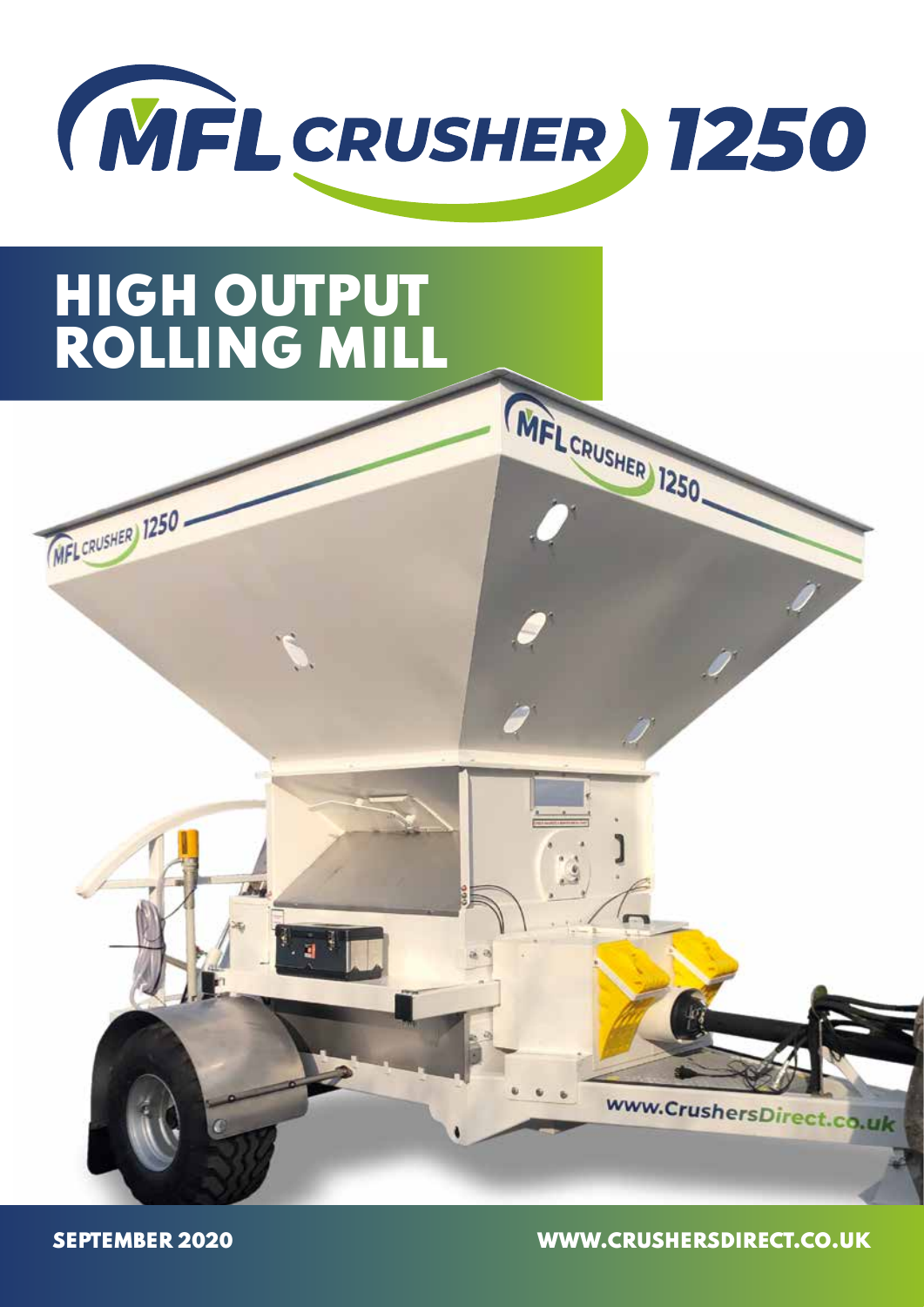# THE MFL 1250 CRUSHER HAS GAINED A SERIOUS REPUTATION FOR GRAIN PROCESSING IN THE UK

**Over 100 units manufactured and sold nationwide**



#### WITH OUTPUTS FROM 15-50 TONNES/HOUR THE MFL CRUSHER IS A HEAVY HITTER IN THE ROLLING MILL MARKET AND REMAINS THE BEST HIGH CAPACITY MOBILE MILL FOR THE CONTRACTOR OR LARGE SCALE FARMER.

Our low maintenance machines are easy to set up and use and can be equipped with specifc features that meet customers individual requirements.

The MFL Crusher is a high output, heavy-duty mill designed to process wheat, barley, maize and beans. The large diameter rollers create a steep infeed angle into the rolling face with a large contact area creating a flat rolled grain sample. Processing samples from 12-38% moisture content the MFL Crusher can handle it all.

Minimal setting adjustments are required for processing diferent samples, simply adjust the input flow and roller pressure for best results. After working with farmers and contractors who have used the MFL Crusher for many years we have a network of operators who offer advice and knowledge on machine operation.

AND MANUFACTURE OF ROLLING MILLS BY MFL ENGINEERING



**"I have operated mills produced by MFL for the last 15 years. I took delivery of my new MFL 2020 Crusher in July and it's absolutely fantastic. No other mill can process 20-28% moisture content grain like this machine, it's by far the best mill on the market."**

> M Bowran Agricultural Contractor Dumfries, UK

#### WWW.CRUSHERSDIRECT.CO.UK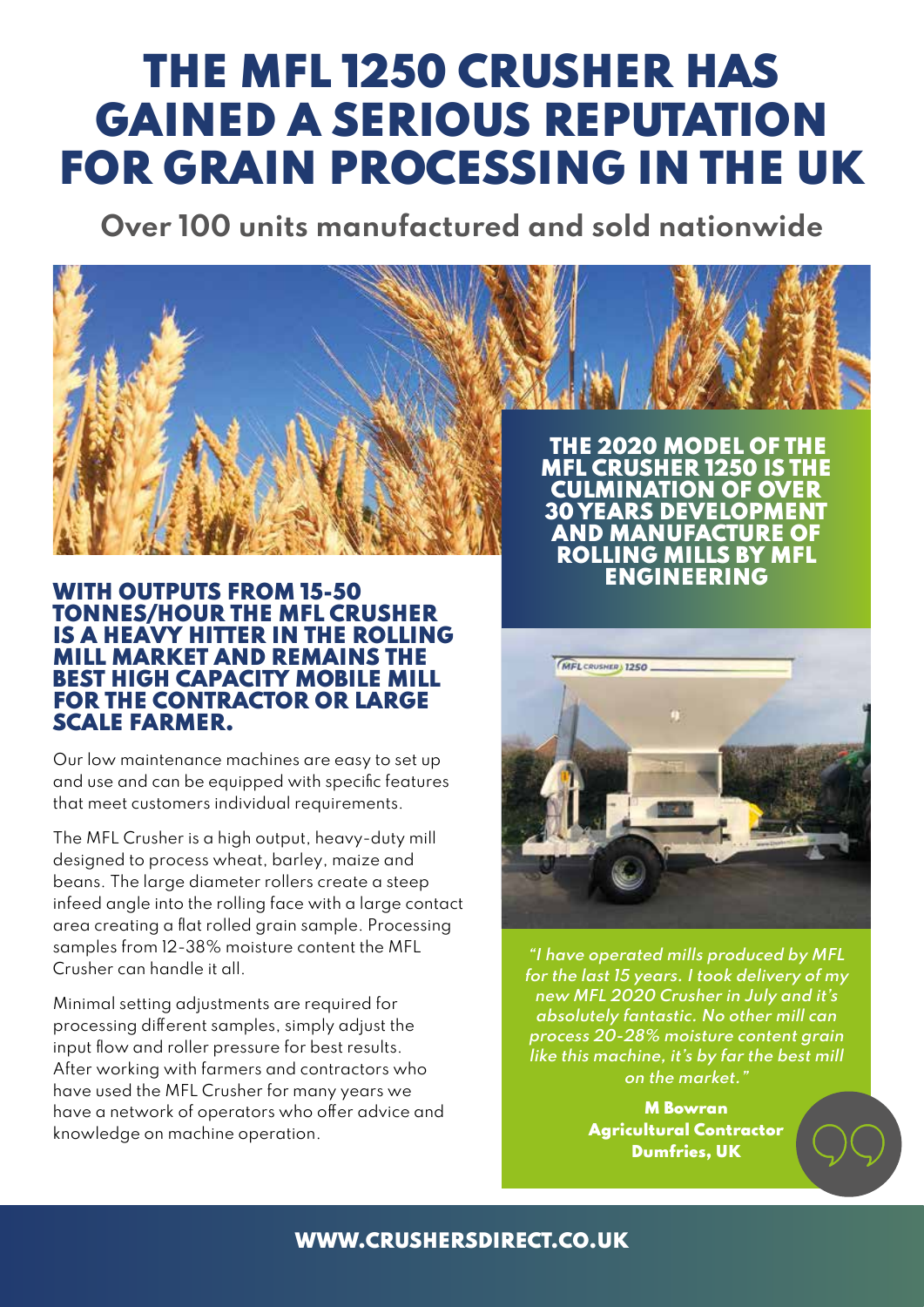## THE CRUSHER

The MFL Crusher 1250 (2020) has been designed and developed to allow farmers to process, preserve and store their own freshly harvested or locally-grown cereal to create organic blends and homegrown mixes of animal feed with maximum nutritional value and digestibility, reducing the need for more expensive and inferior bought-in feed varieties.

At the heart of the MFL Crusher lies the same tried and tested roller construction used in all machines for the past 20 years.

A full specifcation can be found on our website: www.crushersdirect.co.uk







### DESIGN FEATURES

- Outputs up to 50 tonne/hr (200BHP required)
- Heavy duty construction (kerb weight of 5,000kg)
- Heavy duty rollers which can be re-skimmed up to 4 times
- Centralised PTO input drive
- Simple roller drive system with minimal wearing parts
- Hydraulic control of roller pressure
- 250mm auger with 50mm stub shafts for high output
- Removable magnet trays
- Stainless steel elevator
- Hydraulic control of elevator body and hood
- Stainless steel guards
- Rotary unloader/counter
- Rubber suspension units
- LED road lighting

THE CRUSHER IS A SUBSTANTIALLY ENGINEERED MACHINE WITH INNOVATION AND SIMPLICITY AT THE HEART OF ITS DESIGN

#### WWW.CRUSHERSDIRECT.CO.UK